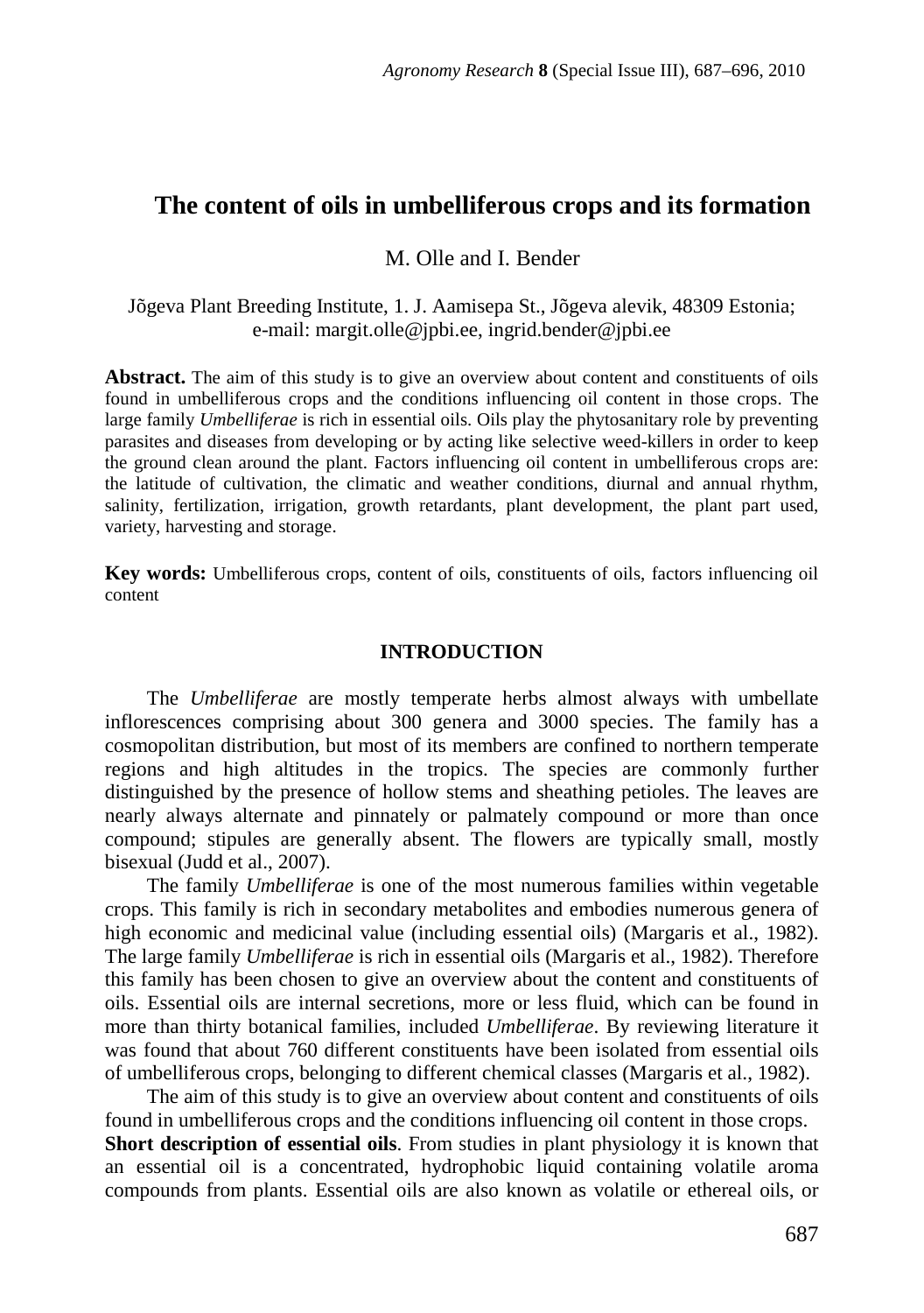simply as the "oil of" the plant from which they were extracted, such as *oil of clove*. Oil is "essential" in the sense that it carries a distinctive scent, or essence, of the plant. Essential oils do not as a group needs to have any specific chemical properties in common, beyond conveying characteristic fragrances (Sellar, 2001).

The essential oils of *Umbelliferae* family are present under the form of tiny vesicles located between the cells, where they act as hormones, regulators and catalysts in the vegetable metabolism. They seem to help the plant to adapt to its environment and are consequently produced in higher quantities when plants meet extreme conditions. They play a phytosanitary role by preventing parasites and diseases from developing or by acting like selective weed-killers in order to keep the ground clean around the plant. The essential oils of *Umbelliferae* family can also have antimicrobial activity (Mohamed & Abdu, 2004). The essential oils of the seeds of *Seseli libanotis, Ligusticum stewartii* and *Pycnocycla aucheriana* have been tested against the pathogenic bacteria of *Staphylococcus aureus, Escherichia coli, Shigella dysentry* and *Vibrio cholera* (Syed et al*.,* 1989). They are different from vegetable fatty oils in being highly volatile.

Generally these components of essential oils are divided into two main groups:

\* hydrocarbons, which are made up almost exclusively of terpenes,

\* oxygenated compounds, mainly aldehydes, ketones, alcohol, phenols, oxides and esters (Özoan & Chalchat, 2007).

## **PLANT SOURCES**

**Carrot.** Fresh carrots contain 0.59% of essential oil (Alabran et al., 1975). The main components identified in carrot oil are isoprene (84%), caryophyllene (47%), linalool (38%), acetaldehyde (22%), cymene (22%), terpinolene (21%) and dipentene (15%). Carrot seeds contain (mostly) different components comparing to the fresh carrot (Seifert et al., 1968). Several scientists have found that main component of carrot seed oil is carotol (Seifert et al., 1968; Özoan & Chalchat, 2007).

**Parsley.** Parsley fruit or seeds contain volatile oil in larger proportion than the root (2.6%); it consists of terpenes and apiol (Calambosi, 1994). Other components are fixed oil, resin, apiin, mucilage and ash. Apiol is an oily non-nitrogenous allyl compound, insoluble in water, soluble in alcohol and crystallizable when pure into white needles. Parsley leaves contain 0.1–0.7% of essential oil (Melchior & Kastner, 1974). The terpene content is much higher in oil from leaves than in fruit oil. In leaf oil the main component is myristicin, followed by apiol. Parsley root contain 0.6% of essential oil (Galambosi, 1994). He also found that the content of apiol is nearly the same in roots and seeds, but ca 3 times less in leaves.

**Celery.** Celery contains 2.5–3% of essential oil. The main part of essential oil is limonene (60%) (Rao et al., 2000). We can find also selinene, pentyl benzene, phthalide, pinene, myrcene etc. Celery leaves contain about 0.1% of essential oil. Celery aroma is due to phthalides (Herrmann, 1992), and also apiin, bitter substances etc. (Melchior & Kastner, 1974).

**Coriander.** Coriander fruit contains about 0.2–1.5% of volatile oil and some other results indicate that some new cultivars contain it up to 2.7% (Purseglove et al., 1981).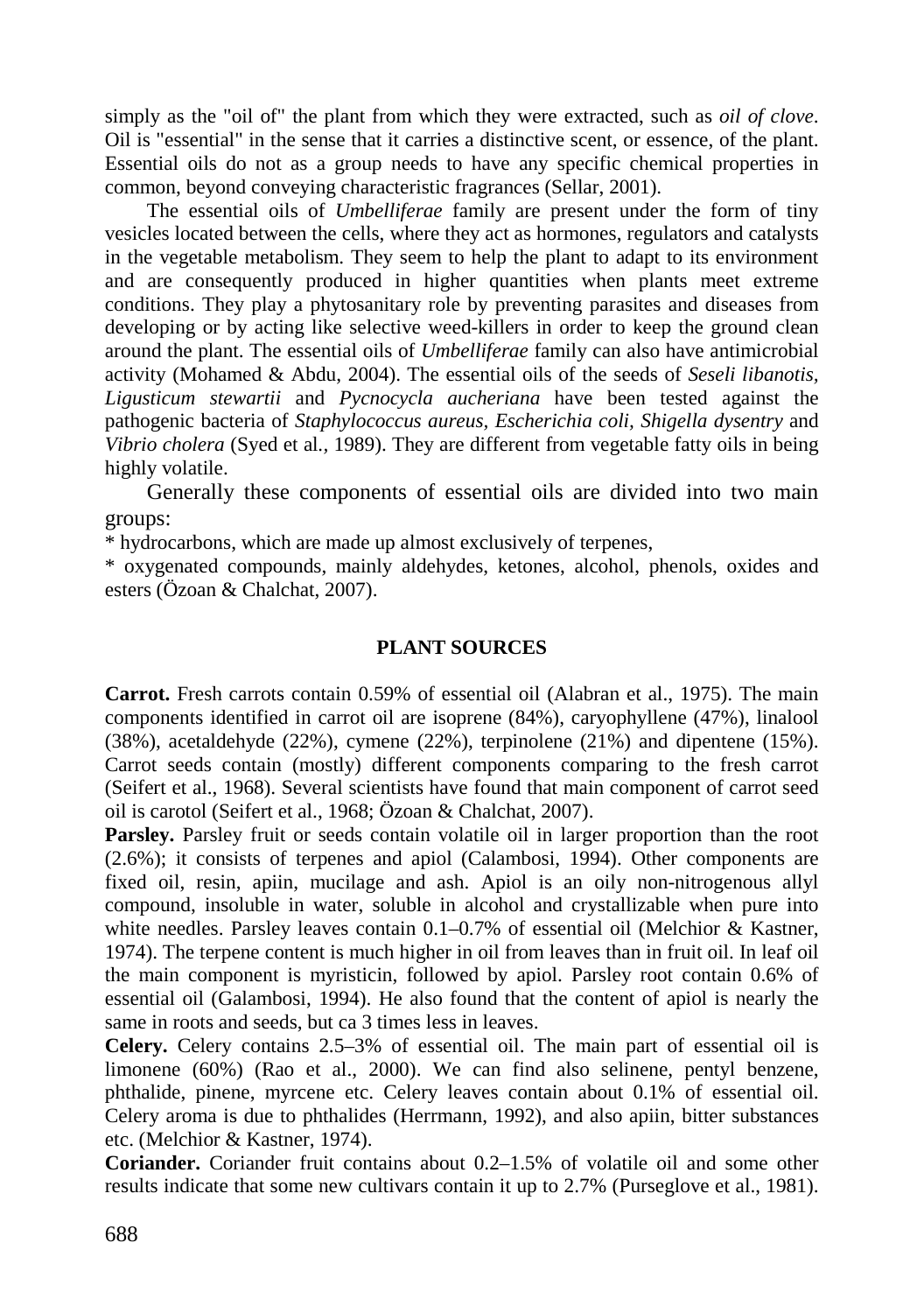The volatile oil is the active ingredient. The characteristic aroma is due to linalool (60– 70%) (Galambosi, 1994; Ravi et al., 2007). The oil also contains geraniol, geranyl acetate, decyl acetate, decanal and thymol (Melchior & Kastner, 1974). Essential oil contains ca 20% of terpenes. The fruit contains 13–20% of fat oil. The fatty oil is characterized by very high content of octadecenoic acids.

Fennel. The best varieties from fennel yield from 4 to 5% of volatile seed oil, the principal constituents of which are anethol (50–60%) and fenchone (18–22%). Leaves of fennel contain 1–1.5% of oil (Galambosi, 1994). The oil of fennel also contains: dpinene, phellandrine, anisic acid and anisic aldehyde. Fenchone gives a bitter taste. The fruit contain ca 12–18% of fat oil. There are differences between varieties vulgare and dulce (Melchior & Kastner, 1974). Vulgare contains ca. 12–22% of fenchone, as compared to 0,4–0,8% in dulce. However dulce contains about 3 times more limonene than vulgare (Melchior & Kastner, 1974).

**Caraway.** Caraway contains 2.5–4.5% of essential oil, which consists of 52% carvone and 45% limonene. Carvone, the principal constituent of caraway oil, can be produced synthetically (Melchior & Kastner, 1974). This has lowered demand for caraway oil in recent years. The oil also contains carveol, dihydrocarveol and perillylalcohol. The fruit contain ca 12% fat oil (Melchior & Kastner, 1974).

**Anise.** Anise fruit contains 2–3% of essential oil. Essential oil contains mainly anethol (80–90%), which gives to anise oil its characteristic aroma. Anise oil also contains pmethoxyphenylacetone, anisic alcohol and anisaldehyde (Lawrence, 1983). Other components can be found at levels less than 1%. The fruit contain 10–30% of fat oil (Melchior & Kastner, 1974).

**Dill.** Dill fruit contains 2.5–4% of essential oil (Bailer et al., 2001). Essential oil contains mainly carvone (40–55%) (Arora & Srinivas, 2002). Carvone, limonene and phellandrene made up close to 90% of the oil (Embong et al., 1977). Other components are dillapiol, dihydrocarvone and myristicin. The leaves of dill contained 0.05–0.35% of essential oil. During wilting oil content increases (Melchior & Kastner, 1974). Essential oil contain mostly the same things as fruit oil, but it was shown that main part is phellandrene (46%), then limonene and anethofuran at levels of 21 and 24% respectively (Strunz et al., 1992). The carvone content is insignificant compared to fruit oil content. The leaves also contain terpinene.

**Chervil.** Chervil leaves contain 0.03% of essential oil. The oil contained pinene, phellandrene, methyl chavicol (75.1%) and 1-allyl-2,4-dimethoxybenzene or osmorhizole (22.3%) (Lawrence, 1983).

# **CONDITIONS INFLUECING THE OIL CONTENT**

**Latitude of cultivation.** Higher volatile oil contents (in coriander) were obtained when grown in Lithuania as compared to southern Russia (Purseglove et al., 1981). *Johreniopsis seseloides* from Teheran and Kurdistan were collected (Fouladi et al., 2006). The essential oil of *Johreniopsis seseloides* from Teheran province contained monoterpens (24.05%) and sesquiterpenes (43.19%). The essential oil of *Johreniopsis seseloides* collected from Kurdistan province contained high amount of monoterpens (69.67%) and lower sesquiterpenes (26.69%). Essential oil composition of coriander changed significantly among the two studied growing regions (Msaada et al., 2009a).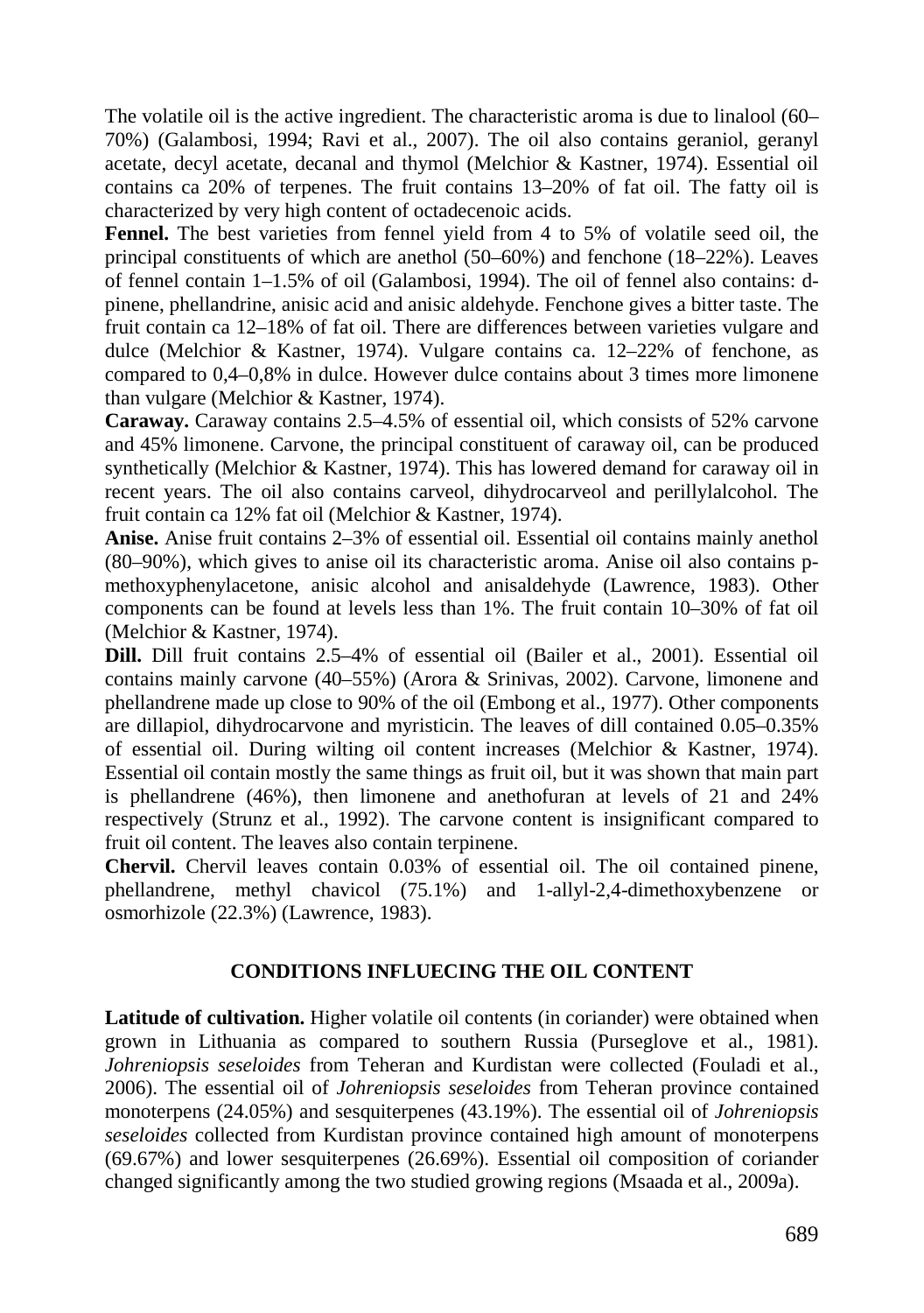**Climatic and weather conditions.** The best oil yields of coriander are obtainable in cool, rather wet summers (Purseglove et al., 1981). Climate conditions had a significant effect on the essential oil composition of parsley by altering the ratio of the followed substances: β-phellandrene, 1,3,8-p-menthatriene, α-,p-dimethylstyrene, myristicin, β-myrcene and apiole (Petropoulos et al., 2004).

**Date of sowing.** Parsley sowing date had a significant effect on the essential oil composition by altering the ratio of the followed substances: β-phellandrene, 1,3,8-pmenthatriene, α-,p-dimethylstyrene, myristicin, β-myrcene and apiole (Petropoulos et al., 2004). For higher essential oil production anise must be sown early in the spring (Zehtab-salmasi et al., 2001).

**Fertilization.** N fertilization: Increasing the amount of nitrogen from different sources increased oil content (Hussien, 1995). Carrots with lower nitrogen application had higher amounts of essential oils (Schaller & Schnitzler, 2000). Ammonium nitrate gave the highest value of oil yield in coriander while urea was more effective for dill. Essential oil concentration in leaves of dill increased with lower nutrient concentrations (1.2, 2.4 and 3.6 mS/cm) (Udagawa, 1995). The concentration of essential oils in the roots and leaves of plain leaf parsley and turnip-rooted parsley was not affected by N application, but decreased with increasing N rate (3.2, 16.2, 32.4 and 48.6 g m<sup>-2</sup>) in curl leaf parsley (Petropoulos et al., 2009). Fertilization with N affected not only the quantity, but also the composition of the essential oils (Schaller et al., 1998).

P fertilization: Four phosphorus levels  $(0, 20, 40, 60 \text{ kg ha}^{-1})$  effect on essential oil content of cumin plant and essential oil yield were investigated (Tunctürk & Tunctürk, 2006). The results of this research suggested that highest oil content and essential oil yield were obtained from 40 kg ha<sup>-1</sup>  $\overline{P_2O_5}$  application.

Ni fertilization: Parsley plants were soil supplemented with 0, 25, 50, or 100 mg Ni per kg soil using  $NiSO_4$  solution of different concentrations. In this experiment the results showed that low levels of Ni fertilization, particularly 50 mg  $kg^{-1}$  in clay soil, strongly improved parsley oil yield (Atta-Aly, 1999).

Organic fertilizers: Organic fertilizers  $(2.5 \text{ kg m}^2)$  considerably increased oil yield of fennel (Mohamed & Abdu, 2004).

**Salinity.** Oil content in the seeds of sweet fennel decreased progressively with increase in salinity (Ashraf & Akhtar, 2004). The essential oil yield of coriander was 0.06% in the control, on the basis of dry matter weight, and did not change at low concentration (25 mM), while it increased significantly with increasing NaCl concentrations to reach 0.12 and 0.21% at 50 and 75 mM NaCl, respectively (Neffati & Marzouk, 2009). Irrigation of fennel plant with saline water (3355 ppm) resulted in reduction of oil yield per plant and reduction of anethole content in oil reached 23.2% (El-Wahab, 2006). The essential oil yield of coriander increased significantly up to 18 and 43% with 25 and 50 mM Na Cl, respectively and decreased significantly under high salinity (Neffatti & Marzouk, 2008).

**Irrigation.** Water stress imposed by restricting the number of irrigations increased the percentages of volatile oils in parsley and fennel (Mohamed & Abdu, 2004; Petropoulos et al., 2008). At the same time volatile oil yield in fennel increased with irrigation (Mohamed & Abdu, 2004). Irrigation increased the essential oil content of coriander seeds, but decreased percent of linalool in the essential oil (Arganosa et al.,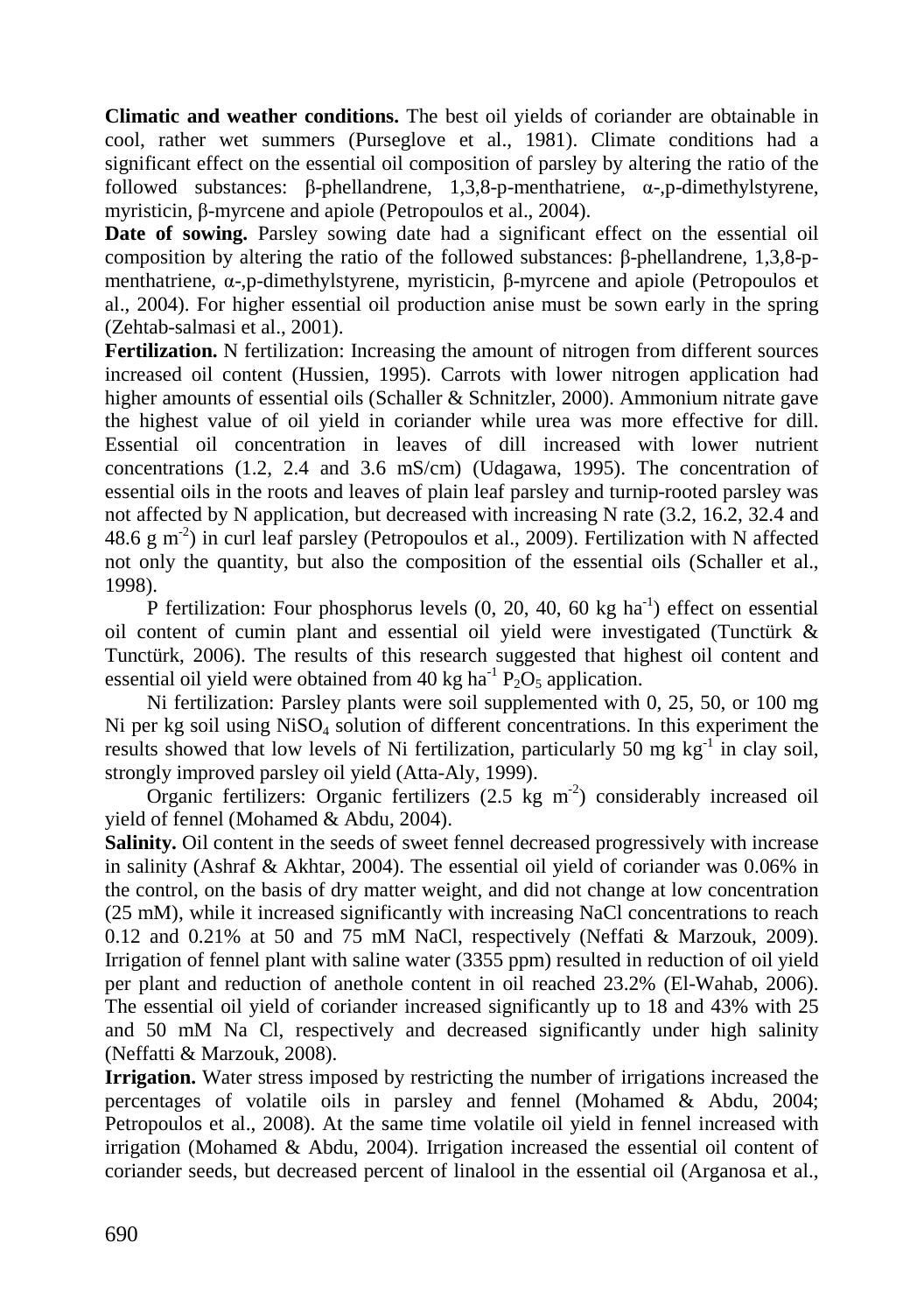1998). Water deficit during stem elongation and umbel appearance reduced anise oil production (Zehtab-salmasi et al., 2001).

**Growth retardants.** Spraying the growth retardant (B-9) ranging from 500 to 4000 ppm on caraway and fennel plants resulted in increase of volatile oil content in the seeds, and by spraying plants with 4000 ppm B-9 maximum oil yield was obtained (Abou-Zied, 1974).

**Plant development.** Coriander (Purseglove et al., 1981) and turnip-rooted chervil (Mamedova & Akhmedova, 1991) content of volatile oil in vegetative organs increases progressively with plant development and reaches a maximum in the overground parts at the flowering stage. During the fruit-ripening phase, the vegetative organs progressively dehydrate and their volatile oil content diminishes as the oil canals flatten. The oil content in the various organs peaks at different stages of plant development: early on in the roots, at the flowering stage with the stems, and at plant maturity with the leaves. The total content of oils in caraway, carrot and coriander was lower in the samples, which were collected before full ripeness, than in samples, which were collected in full ripeness (Gonny et al., 2003; Msaada et al., 2009b; Sedlakova et al., 2001). Parsley growth stage had a significant effect on the essential oil composition by altering the ratio of the followed substances: β-phellandrene, 1,3,8-p-menthatriene, α-,p-dimethylstyrene, myristicin, β-myrcene and apiole (Petropoulos et al., 2004). A rapid oil accumulation started at newly formed fruits and continued until their full maturity (Msaada et al., 2009b). Essential oil composition of coriander changed significantly among the different stages of maturity (Msaada et al., 2009a). Geranyl acetate  $(46.27\%)$ , linalool  $(10.96\%)$ , nerol  $(1.53\%)$  and neral  $(1.42\%)$  were the main compounds at the first stage of maturity (immature fruits). At the middle stage, linalool (76.33%), *cis*-dihydrocarvone (3.21%) and geranyl acetate (2.85%) were reported as the main constituents. Essential oils at the final stage of maturity (mature fruits) consist mainly of linalool (87.54%) and *cis*-dihydrocarvone (2.36%) (Msaada et al., 2007a). Essential oil content of sweet fennel was measured during four different maturation stages (immature, premature, mature and full mature). Results showed that essential oil content declined with fruit maturity (Telci et al., 2009). In the case of *Carum carvi* and *Foeniculum vulgare*, the accumulation tendency of essential oils can be characterized by parallel optimum curves in vegetative and generative organs, with maximum points at different times and different levels (Nemeth, 2005).

**Diurnal and annual rhythm.** The seasonal changes in the content of essential oils of lovage leaves were less considerable than in the stems (Bylait et al., 1998). Diurnal changes in essential oil content of coriander were studied (Ramezani et al., 2009). Results of this experiment indicated that essential oil content changed according to the hour of day and night. Essential oils in content at noon was higher than in other hours so that yields of essential oil  $(w/w^{-1}\%)$  at different times were in order of 6 (0.432%), 12 (0.436%), 18 (0.404%) and 24 (0.319%) treatments.

Part of plant used (root, leaf, stalk, flower, seeds). The highest content of volatile oils in dill plants were found in leaf blade and the smallest in the petiole compared to whole leaf and stem (Liziewska et al., 2007). Young carrot leaves contained more propenylbenzenes, methylisoeugenol, and alpha-asarone than old leaves. They found also significant differences in essential oil composition between leaflets and petioles (Kainulainen et al., 1998). Carrot leaves had significantly higher essential oil content compared with the roots (Habegger & Schnitzler, 2000). Oils obtained from different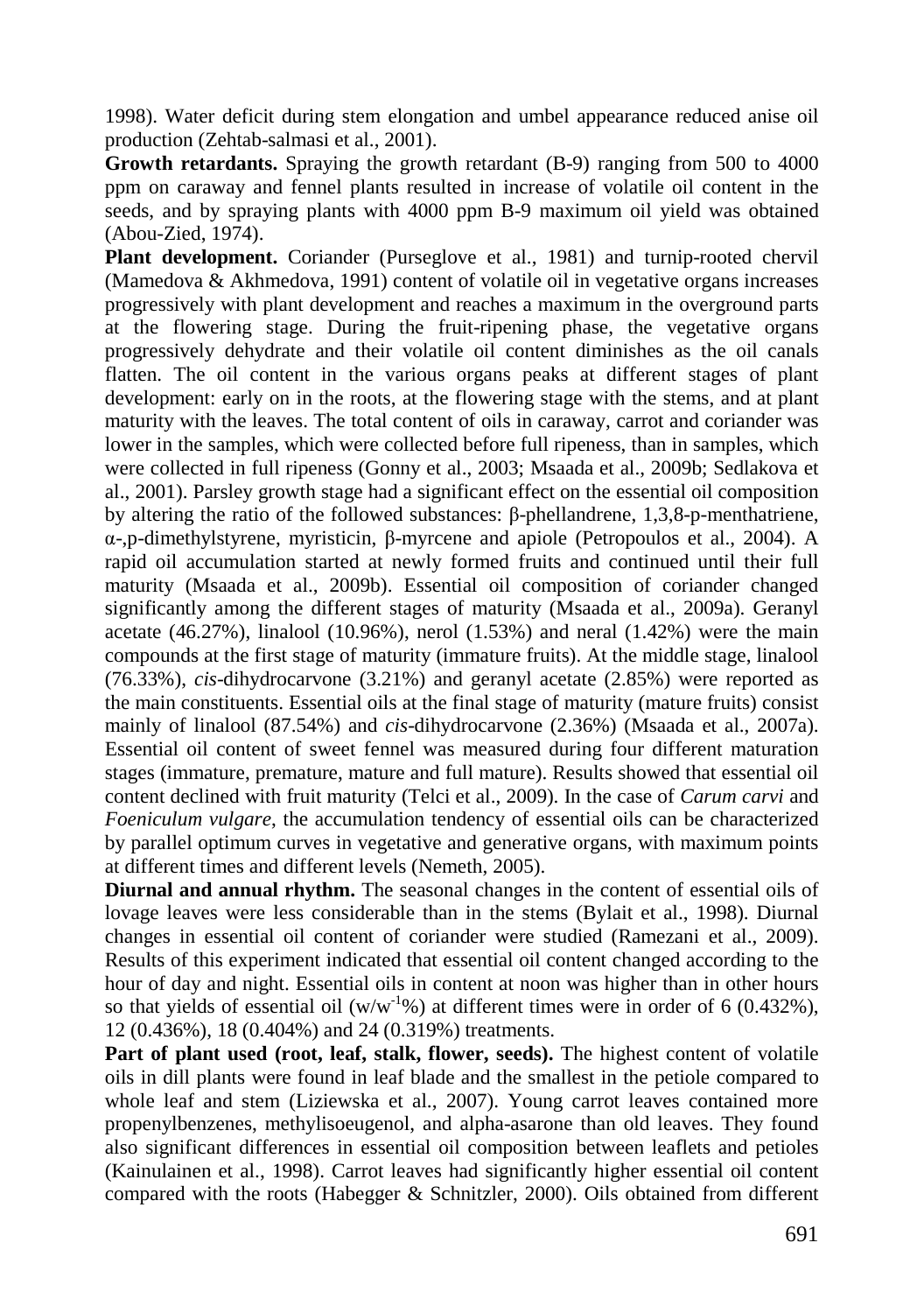parts of wild carrot plants consisted mainly of monoterpene hydrocarbons (72–84%) (Staniszewska et al., 2005). Multivariate analysis revealed a high similarity in the essential oils composition of coriander between upper leaves and flowers in one hand and basal leaves, roots and stems on the other hand (Msaada et al., 2007b). The leaf oil of *Laserpitium gallicum* L. had a composition similar to the fruit oil (Chizzola, 2007). Nazdemiyeh et al. (2009) analyzed the volatile oils components of stems, umbels, fruits and roots of *Astrodaucus orientalis* (L.). The main components from the stem were sabinene (23.1%), α-pinene (16,4%), fenchyl-acetate (7.5%). Sabinene (25.6%), β-pinene (22.3%) and α-copaene (16.1%) were the main constituents of the volatile oils of the fruits. While α-copaene (26.1%), β-pinene (15.3%) and sabinene (13.7%) were the major components of the volatile oils of the umbels (flowers) and that of the roots were mainly composed of anisole (37.9%), bornyl acetate (36.9%) and geranyl tilgate (11.4%). According to the results the highest value of trans anethole (78.25%) can be found during summer in fennel dry seeds, limonene (42.30%) in spring stems/leaves and fenchone (16.98%) in green seeds in autumn (Stefanini et al., 2006a). The essential oil from the different parts (inflorescences, stems + leaves and roots) of *Eryngium glaciale* was analyzed (Pala-Paul et al., 2005). The results indicate that inflorescences oil contained phyllocladene (43.5%), (*E*)-caryophyllene (15.2%) and valencene (11.5%), while the oil from the stems and leaves only showed phylloclaene isomer (41.3%) as main one. The oil from the roots presented phyllocladene isomer (49.4%) and linalool (19.1%) as major constituents.

**Variety.** The same variety can produce different essential oils depending on climatic, geographic and agronomic conditions. Roots of the carrot variety 'Cubic' had higher essential oil content than the roots of the variety 'Nanco  $F_1$ ', while leaves of the variety 'Nanco F<sub>1</sub>' had higher essential oils content than the leaves of the variety 'Cubic' (Habegger & Schnitzler, 2000). The essential oil composition of carrot leaves was significantly different between the varieties (Kainulainen et al., 1998). The content of caraway essential oils decreased from 'Rekord' over 'Prochan' and 'Kepron' down to 'Konczewicki' variety (Sedlakova et al., 2001). They found also that different varieties of caraway contained 1–9% (m/m) of essential oil that produces typical caraway taste and fragrance. Results of investigations indicated that the sweet fennel variety 'Zefa Fino' recorded the highest values of essential oil content of leaves and bulbs compared with the varieties 'Dulce' and 'Selma' (Zaki et al., 2009). Essential oil content in fennel was the lowest in the variety 'Sweet Fennel' and the highest in the variety 'Shumen' (Bowes & Zheljakov, 2004). Variety had a significant effect on the essential oil composition of parsley by altering the ratio of the followed substances: βphellandrene, 1,3,8-p-menthatriene, α-p-dimethylstyrene, myristicin, β-myrcene and apiole (Petropoulos et al., 2004). The oil composition differed significantly between leaves from different carrot varieties ('Flakker 2', 'Nantura', 'Parano', 'Napoli', 'Panther', 'Splendid', 'Nantes 3 Express') (Kainulainen et al., 2002). The coriander varieties 'Jantar' and 'Alekseevski' had dissimilar oil content and oil yield (Zheljakov et al., 2008).

**Harvesting.** Anise plants were harvested at 10 different growth stages (Özel, 2009). Results showed that the fourth harvesting stage gave highest yield of essential oil. The first and second harvesting stages provided the best quality of essential oils with a high (E)-anethole content. Three fenological stadiums of fennel harvest were tested: green seeds (green color), mature seeds (yellow color), dry seeds (straw yellow color)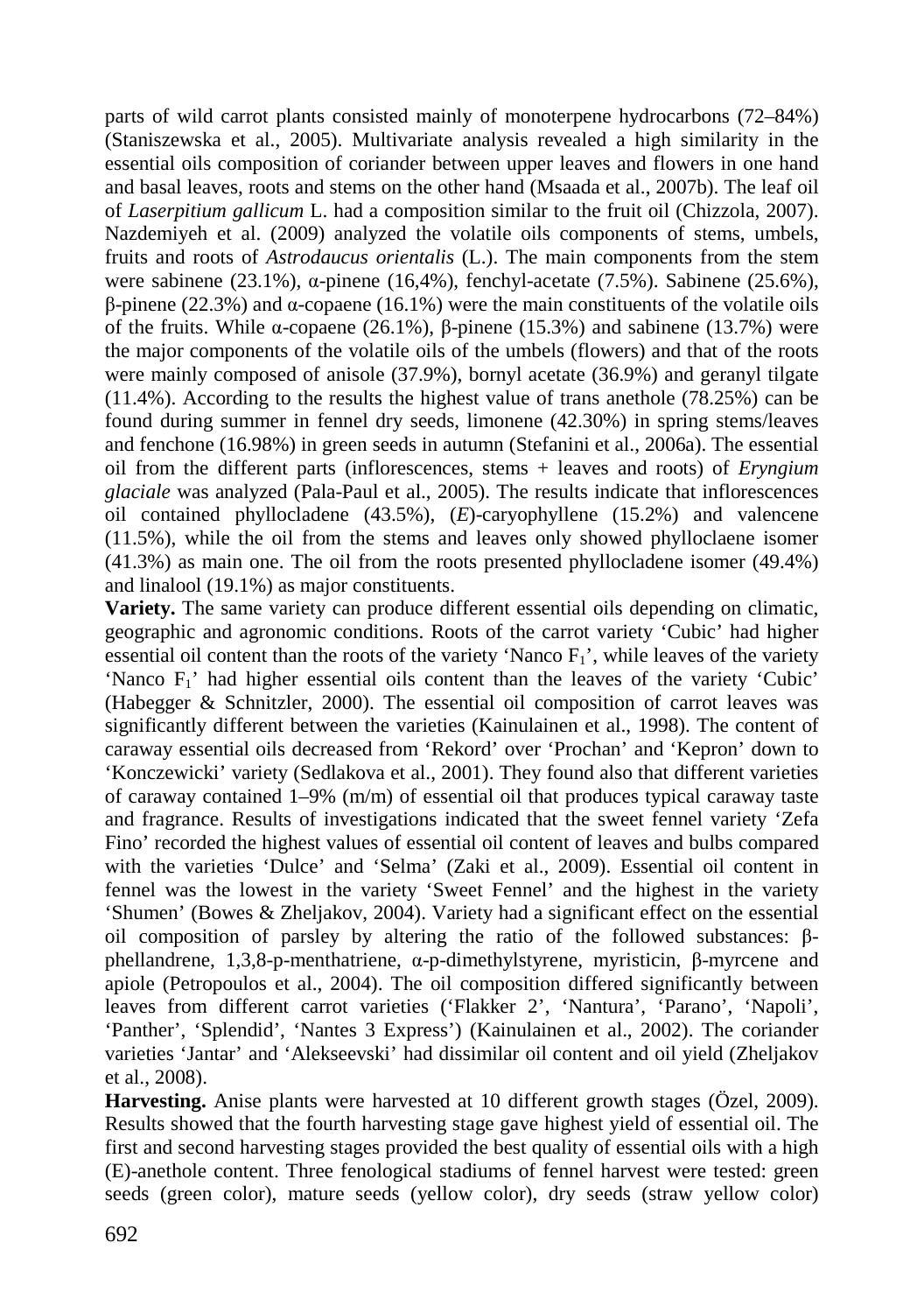(Stefanini et al., 2006 b). Results showed that seeds should be picked when they are still green, in this way it is possible to get a greater amount of essential oil. Seeds of anise harvested in waxy stage had higher oil content than those harvested at earlier or later stages (Zehtab-salmasi et al., 2001). Sweet fennel seeds were harvested at the stages of full bloom, waxy seed and seed ripening. The highest oil yields were found in plants harvested at waxy seed maturity stage (Marotti et al., 1993). The data showed that harvesting parsley or dill for one or two times to obtain fresh herb caused reduction in plant weight at flowering stage, consequently less umbels, seed and oil yield/plant comparing to non harvested plants (Osman & El-Wahab, 2009).

**Storage.** Dried coriander fruit stored in heaps or cotton bags over two-year period, storage losses of essential oils were only 3–5% (Purseglove et al., 1981). The content of essential oils decreases with increasing of storage period (Sedlakova et al., 2001).

### **CONCLUSIONS**

The large family *Umbelliferae* is rich in essential oils. Oils play a phytosanitary role by preventing parasites and diseases from developing or by acting like selective weed-killers in order to keep the ground clean around the plant. Present investigation gives overview about oil contents and names of oil constituents of different umbelliferous crops. Factors influencing oil content in umbelliferous crops are: the latitude of cultivation, the climatic and weather conditions, fertilization, salinity, irrigation, growth retardants, plant development, diurnal and annual rhythm, the plant part used, variety, harvesting and storage.

#### **REFERENCES**

- Abou-Zied, E.N. 1974. Increase of volatile oil and chemical composition in the seeds of caraway and fennel plants induced by succinic acid 2,2-dimethylhydrazide. *Biologia Plantarum* **16**, 123–126.
- Alabran, D.M., Moskowitz, H.R. & Mabrouk, A.F. 1975. Carrot-Root Oil Components and Their Dimensional Characterization of Aroma. *Journal of Agricultural and Food Chemistry* **23**, 229–232.
- Arganosa, G.C., Sosulski, F.W. & Slikard, A.E. 1998. Seed Yield and Essential Oil of Northern-Grown Coriander (*Coriandrum sativum* L.). *Journal of Herbs, Spices & Medicinal Plants* **6(2)**, 23–32.
- Arora, S. & Srinivas, P. 2002. Chiral analyses of major flavor-impact constituents of cardamom and dill oils. *Journal of Medicinal and Aromatic Plant Sciences* **24**, 376–380.
- Ashraf, M. & Akhtar, N. 2004. Influence of Salt Stress on Growth, Ion Accumulation and Seed Oil Content in Sweet Fennel. *Biologia Plantarum* **48**, 461–464.
- Atta-Aly, M.A. 1999. Effect of nickel addition on the yield and quality of parsley yield. *Scientia Horticulturae* **82**, 9–24.
- Bailer, J., Aichinger, T., Hackl, G., Heuber, G., Heuber, K. & Dachler, M. 2001. Essential oil content and composition in commercially available dill cultivars in comparison to caraway. *Industrial crops and products* **14**, 229–239.
- Bowes, K.M. & Zheljakov, V. D. 2004. Essential oil yields and quality of fennel grown in Nova Scotia. *HortScience* **39**, 1640–1643.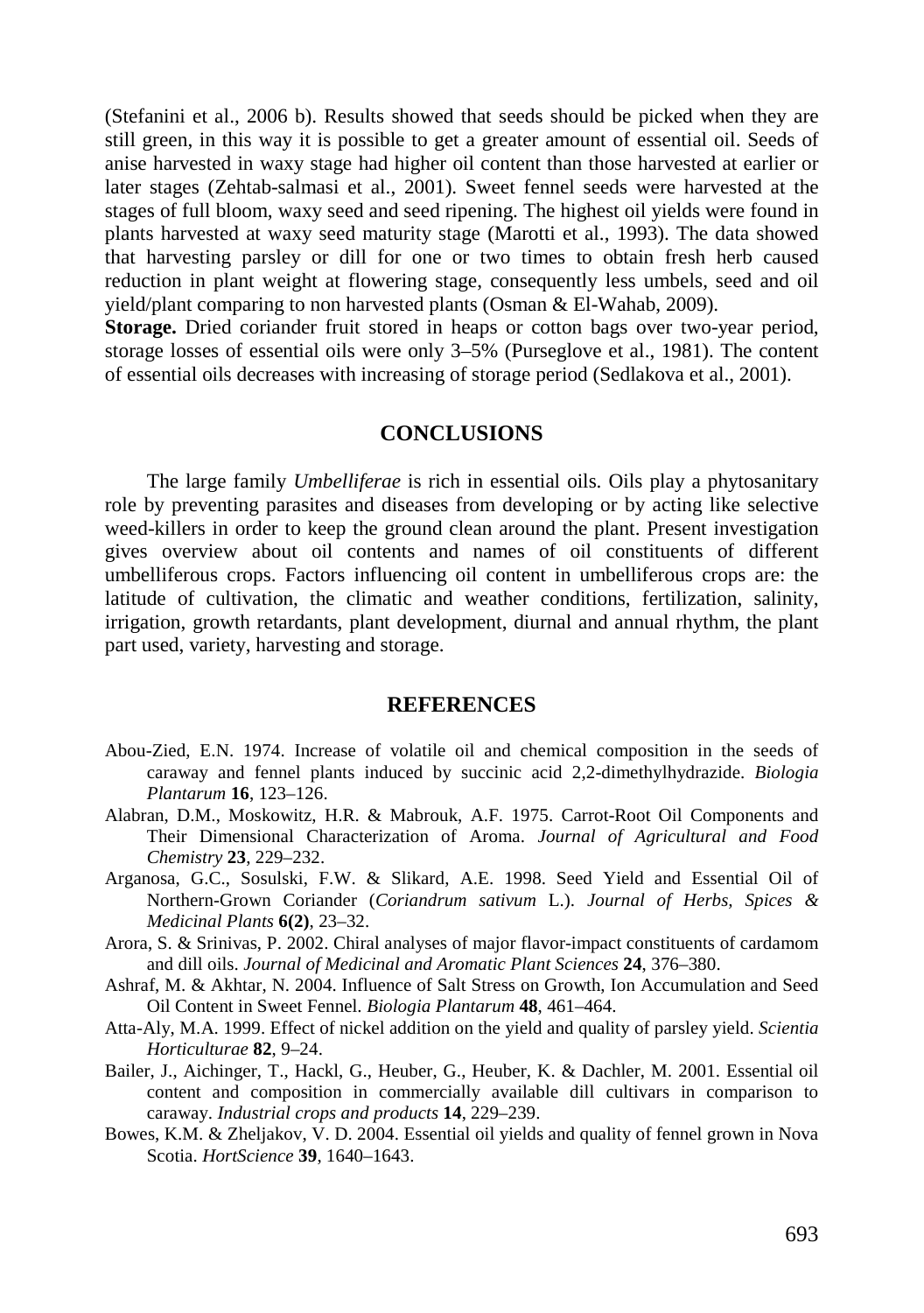- Bylait, E., Venskutonis, R.P. & Roozen, J. 1998. Influence of Harvesting Time and the Comosition of volatile Components in Different Anatomical Parts of Lovage (*Levisticum officinale* Koch.). *Journal of Agricultural and Food Chemistry* **46**, 3735–3740.
- Chizzola, R. 2007. Composition of the Essential Oil from *Laserpitium gallicum.* Grown in the Wild in Southern France. *Pharmaceutical Biology* **45**, 182–184.
- El-Wahab, M.A.A. 2006. The Efficiency of Using Saline and Fresh Water Irrigation as Alternating Methods of Irrigation on the Productivity of *Foeniculum vulgare* Mill Subsp. Vulgare Var. Vulgare under North Sinai Conditions. *Research Journal of Agricultural and Biological Sciences* **2**, 571–577.
- Embong, M.B., Hadziyev, D. & Molnar, S. 1977. Essential Oils From Spices Grown in Alberta Dill seed oil, Anethum graveolens, L. (Umbelliferae). *Canadian Institute of Food Science Technology Journal* **10**, 208–214.
- Fouladi, F., Mirtaher, M. & Yassa, N. 2006. Comparison of essential oils composition of *Joreniopsis seseloides* from Iran, population Teheran and Kurdistan. *DARU* **14**, 75–77.
- Galambosi, B. 1994. *Økologisk Urtedyking i Norden*. NLH-Fagtjenesten. 120. p.
- Gonny, M., Bradesi, P. & Casanova, J. 2003. Identification of the components of the essential oil from wild Corsian *Daucus carota* L. using <sup>13</sup>C-NMR spectroscopy. *Flavour and Fragrance Journal* **19**, 424–433.
- Habegger, R. & Schnitzler, W.H. 2000. Aroma compounds in essential oils of carrots (Daucus carota L. ssp. Sativus) leaves in comparison with roots. *J. of applied botany* **74**, 220–223.
- Herrmann, K. 1992. Vorkommen, Gehalte und Bedeutung von Inhaltsstoffer des Obstes und Gemuses. V. Aromastoffe von Tomaten, Gurkensewachsen, Sellerie und Mohren. *Die Industrielle Obst- und Gemuseverwertung* **77**, 42–47.
- Hussien, M.S. 1995. Response of Growth, Yield and Essential Oil of Coriander and Dill to Different Nitrogen Sources. *Egyptian Journal of Horticulture* **22**, 1–10.
- Kainulainen, P., Tarhanen, J., Tiilikkala, K. & Holopainen, J.K. 1998. Foilar and emission composition of essential oil in two carrot varieties. *Journal of Agricultural and Food Chemistry* **46**, 3780–3784.
- Kainulainen, P., Nissinen, A., Piirainen, A., Tiilikkala, K. & Holopainen, J.K. 2002. Essential oil composition in leaves of carrot varieties and preference of specialist and generalist sucking insect herbivores. *Agricultural and Forest Entomology* **4**, 211–216.
- Lawrence, B.M. 1983. Progress in Essential oils. *Perfumer & Flavorist* **8**, 65–74.
- Lisiewska, Z., Kmiecik, W. & Slupski, J. 2007. Content of basic components and volatile oils in green dill as depending on the height and usable parts of plants. *J. of Food Quality* **30**, 281–299.
- Mamedova, S. A. & Akhmedova, E. R. 1991. Essential oil of turnip-root chervil. *Chemistry of natural compounds* **27**, 248–249.
- Margaris, N., Koedam, A. & Vokou, D. (eds.). 1982. *Aromatic Plants: Basic and Applied Aspects*. Martinus Nijoff Publishers, The Haghue/Boston/London, pp. 165–173.
- Marotti, M., Della Cecca, V., Piccaglia, R. & Giovanelli, E. 1993. Agronomic and chemical evaluation of three "varieties" of *Foeniculum vulgare* Mill. *Acta Hort.* **331**, 63–70.
- Melchior, H. & Kastner, H. 1974. *Gewurze*. Berlin. Hamburg, 82–106, 228–238.
- Mohamed, M.A-H. & Abdu, M. 2004. Growth and Oil Production of fennel (*Foeniculum vulgare* Mill.): Effect of Irrigation and Organic Fertilization. *Biol. A. & Hort.*, **22**, 31–39.
- Msaada, K., Hosni, K., Taarit, M.B., Chahed, T., Kchouk, M.E. & Marzouk, B. 2007a. Changes on essential oil composition of coriander (*Coriandrum sativum* L.) fruits during three stages of maturity. *Food Chemistry* **102**, 1131–1134.
- Msaada, K., Hosni, K., Taarit, M.B., Chahed, T. & Marzouk, B. 2007b. Variations in the essential oil composition from different parts of *Coriandrum sativum* L. cultivated in Tunisia. *Ital. J. Biochem*. **56**, 47–52.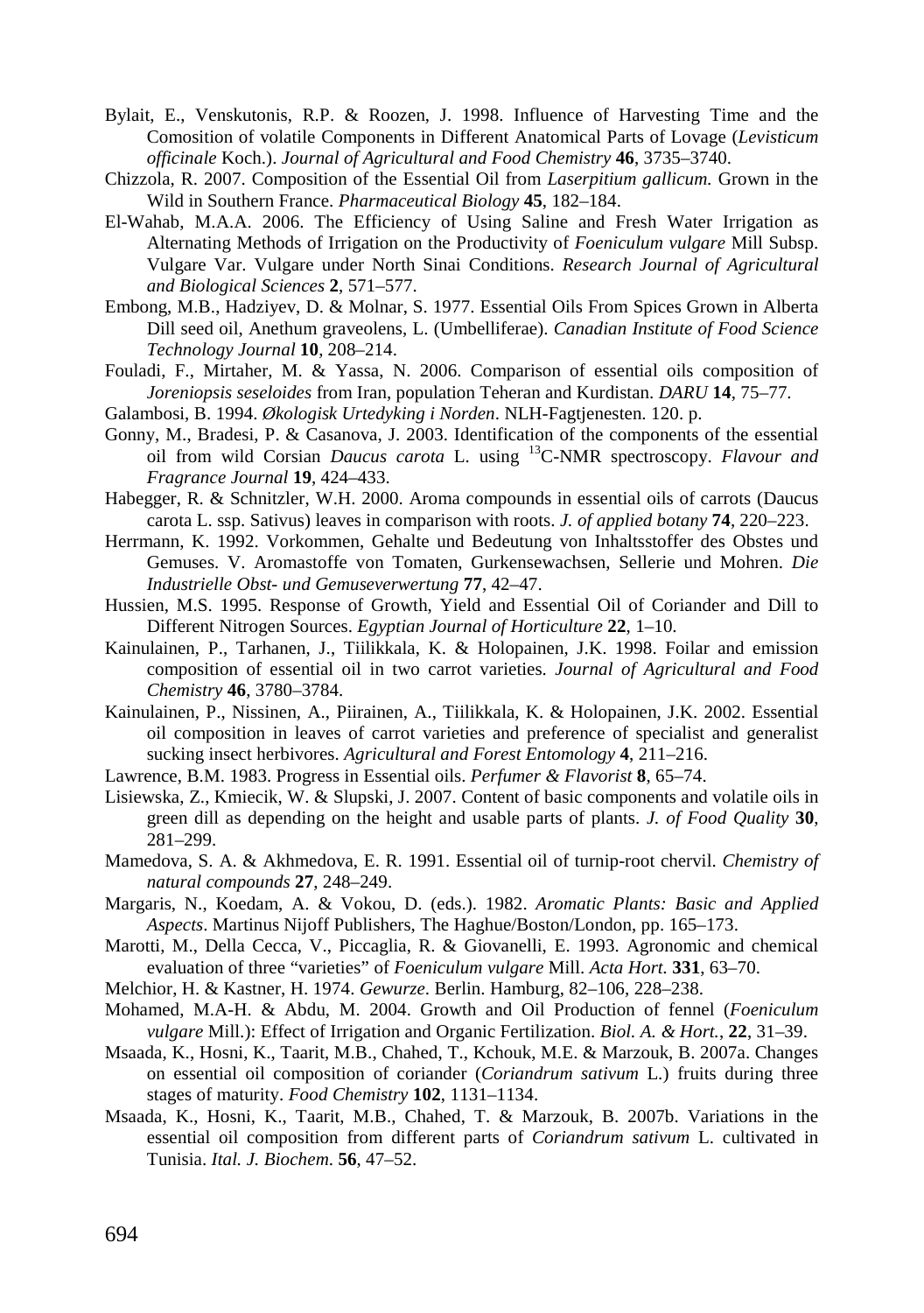- Msaada, K., Taarit, M.B., Hosni, K., Hammami, M. & Marzouk, B. 2009a. Regional and maturational effects on essential oils yields and composition of coriander (*Coriandrum sativum* L.) fruits. *Scientia Horticulturae* **122**, 116–124.
- Msaada, K., Hosni, K., Taarit, M.B., Hammami, M. & Marzouk, B. 2009b. Effects of growing region and maturity stages on oil yield and fatty acid composition of coriander (*Coriandrum sativum* L.) fruit. *Scientia Horticulturae* **120**, 525–531.
- Nazemiyeh, H., Razavi, S.M., Delazar, A., Asnaashari, S., Khoi, N.S., Daniali, S., Nahar, L. & Sarker, S.D. 2009. Distribution Profile of Volatile Constituents in Different Parts of *Astrodaucus orientalis* (L.) *Drude. Rec. Nat. Prod*. **3**, 126–130.
- Neffati, M. & Marzouk, B. 2008. Changes in essential oil and fatty acid composition in coriander (*Coriandrum sativum* L.) leaves under saline conditions. *Industrial crops and products* **28**, 137–142.
- Neffati, M. & Marzouk, B. 2009. Roots volatiles and fatty acids of coriander (*Coriandrum sativum* L.) grown in saline medium. *Acta Physiologiae Plantarum* **31**, 455–461.
- Nemeth, E. 2005. Changes in essential oil quantity and quality influenced by ontogenetic factors. *Acta Horticulturae* **675**, 159–165.
- Osman, Y.A.H. & El-Wahab, A.M.A. 2009. Economic Evaluations for Harvesting Mangment of Parsley (*Petroselinum sativum crispum* (Mill.) Nym) and Dill (*Anithum Graveolens* L.) Plants Under North Sinai Conditions. *Res. J. of Agri. and Biol. Sci.* **5**, 218–222.
- Pala-Paul, J., Perez-Alonzo, M.J., Velasco-Negueruela, A., Varade, J., Villa, A.M., Sanz, J. & Brophy, J.J. 2005. Analysis of the essential oil composition from the different parts of *Eryngium glaciale* Boiss. From Spain. *Journal of Cromathografy A* **1094**, 179–182.
- Petropoulos, S.A., Daferera, D., Akoumianakis, C.A., Passam, H.C. & Polissiou, M.G. 2004. The effect of sowing date and growth stage on the essential oil composition of three types of parsley (*Petroselinum crispum*). *J. of Science of food and agriculture* **84**, 1606–1610.
- Petropoulos, S.A., Daferera, D., Polissiou, M.G. & Passam, H.C. 2008. The effect of the water deficit stress on the growth, yield and composition of essential oils of parsley. *Scientia Horticulturae* **115**, 393–397.
- Petropoulos, S.A., Daferera, D., Polissiou, M.G. & Passam, H.C. 2009. Effect of nitrogenapplication rate on the biomass, concentration, and composition of essential oils in the leaves and roots of three types of parsley. *J. of Plant Nutr. and Soil Science* **172**, 210–215.
- Purseglove, J.W., Brown, E.G., Green, C.L. & Robbins, S.R.J. 1981. *Spices.* London&New York, 744–769.
- Ramezani, S., Rahmanian, M., Jahanbin, R. Mohajeri, F., Rezaei, M.R. & Solaimani, B. 2009. Diurnal Changes in Essential Oil Content of Coriander (*Coriandrum sativum* L.) Aerial Parts from Iran. *Research Journal of Biological Sciences* **4**, 277–281.
- Rao, J.M.L., Nagalakshmi, S., Naik, P.J. & Shankaracharya, N.B. 2000. Studies on chemical and technolocical aspects of celery (Apium graveolens Linn) seed. *Journal of Food science and technology* **37**, 631–635.
- Ravi, R. Prakash, M. & Bhat, K. 2007. Aroma characterization of coriander (*Coriandrum sativum* L.) oil samples. *European Food research and technology* **225**, 367–374.
- Schaller, R.G., Broda, S. & Schnitzler, W.H. 1998. Chemical, chemo-sensorial and humansensoiral experiments on taste and flavor of carrots. *Nahrung* **42**, 400–405.
- Schaller, R.G. & Schnitzler, W.H. 2000. Nitrogen nutrition and flavor compounds of carrots (Daucus carota L.) cultivated in Mitscherlich plots. *J. of Sci. of food and agric.* **80**, 49–56.
- Sedlakova, J., Kocourkova, B. & Kuban, V. 2001. Determination of essential oil content and composition in caraway (*Carum carvi* L.). *Czech Journal of Food Sciences* **19**, 31–36.
- Seifert, R.M., Buttery, M.G. & Ling, L. 1968. Identification of some constituents of carrot seed oil. *Journal of the Science of Food and Agriculture* **19**, 384–387.

Sellar, W. 2001. The Directory of Essential Oils, Reprint, Essex: The C.W. Daniel Company, Ltd., 192 pp.